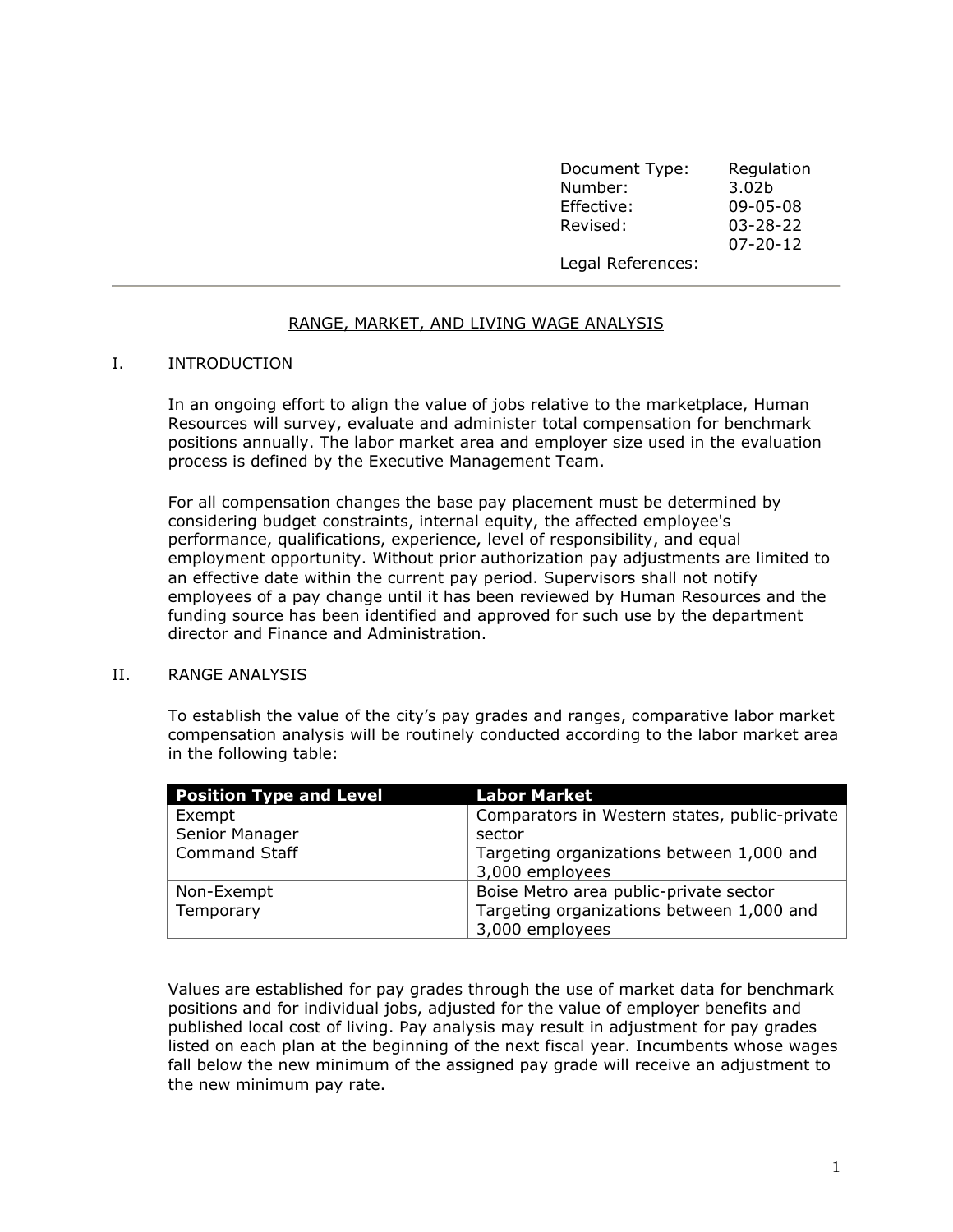Based upon available and approved citywide budget funds, eligible employees may receive a pay increase to help maintain or increase range penetration to the extent possible. Base increase amounts available in the budget for these purposes shall first be applied to incumbents whose pay falls below the new pay grade minimum; second, to correct position-based market disparities; third, to correct range penetration and compression; and last, to assist in funding job description changes.

### III. MARKET ANALYSIS AND ADJUSTMENTS

As a component of workforce planning and as part of the budget build process, Human Resources and Finance and Administration request departments participate in an annual process to determine current and future staffing needs. With regard to compensation, departments are asked to identify classes of positions and specific incumbents where:

- A. Pay compression of current incumbents is problematic in maintaining internal equity or in placing new hires; or
- B. It is difficult to find qualified candidates to fill vacancies or previous job candidates have declined a job offer based upon pay; or
- C. Current pay does not reflect market conditions.

Human Resources, in collaboration with the affected department(s), will gather market data information from various sources in the defined labor market area. The data will be compiled and validated to determine the extent of the pay discrepancy and will be used to help identify potential solutions or inform any future adjustments to address compensation related concerns.

Department directors are instructed to take into consideration the business need, budget constraints, internal equity, affected employee's performance, qualifications, experience, level of responsibility, and equal employment opportunity. As part of this process, the Executive Management Team will review and prioritize the data in light of available budget and trim the list or the increase amounts as necessary.

Where evidence shows a position or class of jobs has a sustained market value substantially higher than the city's regular pay grade or incumbent pay outside of the annual budget build process, Human Resources will partner with department(s) to develop a plan to deal with the discrepancy utilizing a variety of methods.

# IV. INCENTIVE PAY

The city recognizes market pay rates are volatile and labor market changes may produce temporary shortages in certain high demand positions, creating risk for the city. In instances where these situations occur, business necessitates evaluating pay for the position, taking into consideration the city's current pay philosophy, budget constraints, and current workplan.

Often labor market concerns are indicated through compensation related difficulties in attracting and retaining qualified employees for the job, or the potential loss of key personnel which would result in serious hardship to the department's operations. The following incentive options may be used to bridge the gap between the market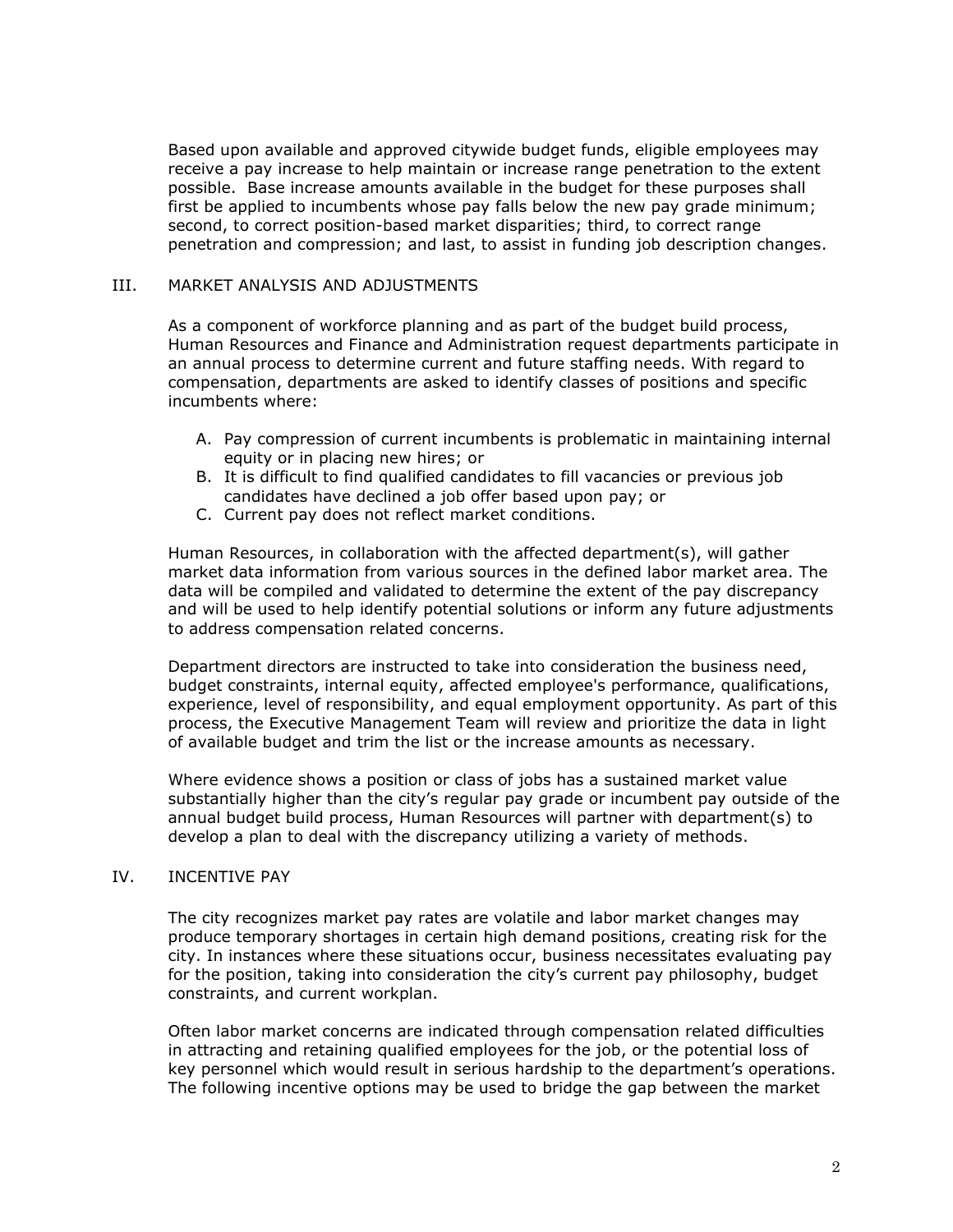conditions for the position and an employee's annual base pay while controlling future base personnel budgets.

A. Hiring Incentive

Non-temporary positions that meet qualifying conditions may be eligible for a hiring incentive up to 10% of the annual base pay rate but not more than \$10,000 and is payable in two equal payments. The first payment will be paid in the pay period following the completion of 90 days of employment, the second payment will be paid in the pay period following the notification of the successful completion of the probationary period. For employees that do not serve a probationary period the second incentive payment will be made in the pay period following six-months of employment. The total incentive amount is to be determined by the department director or designee.

B. Retention Incentive

Under certain circumstances current employees may be eligible to receive a retention incentive. Non-temporary positions that meet qualifying conditions may be eligible for a retention incentive up to 10% of the annual base pay rate but not more than \$10,000 and is payable in two payments. The first payment will be 30% of the total incentive amount and will be paid in the pay period that the approved Incentive Award Authorization form is received. The second payment will be for the remaining 70% of the total incentive amount and will be paid during the pay period six-months after the first payment and is conditional to the employee remaining in the same position they were in when the first payment was provided. The total incentive amount is to be determined by the department director or designee.

Employees are only eligible for either a hiring or retention incentive award once during their career with the city.

To qualify for a hiring or retention incentive, the following conditions must be met:

- A. The city has experienced compensation related difficulties in attracting and retaining qualified employees for the job despite regular and special recruiting efforts, OR the loss of key personnel would result in serious hardship to the department's operations; and
- B. The hiring department and Human Resources agree that training/building the needed talent from among existing staff is impractical; and
- C. The hiring department and Human Resources agree that availability or cost considerations make a weak business case for securing the job's service through the use of outside contractors or consultants.

The following process outlines how departments initiate employee hiring/retention incentive awards:

A. The supervisor/department designee shall initiate all incentives by completing the Incentive Award Authorization form (see Exhibit 3.02c).